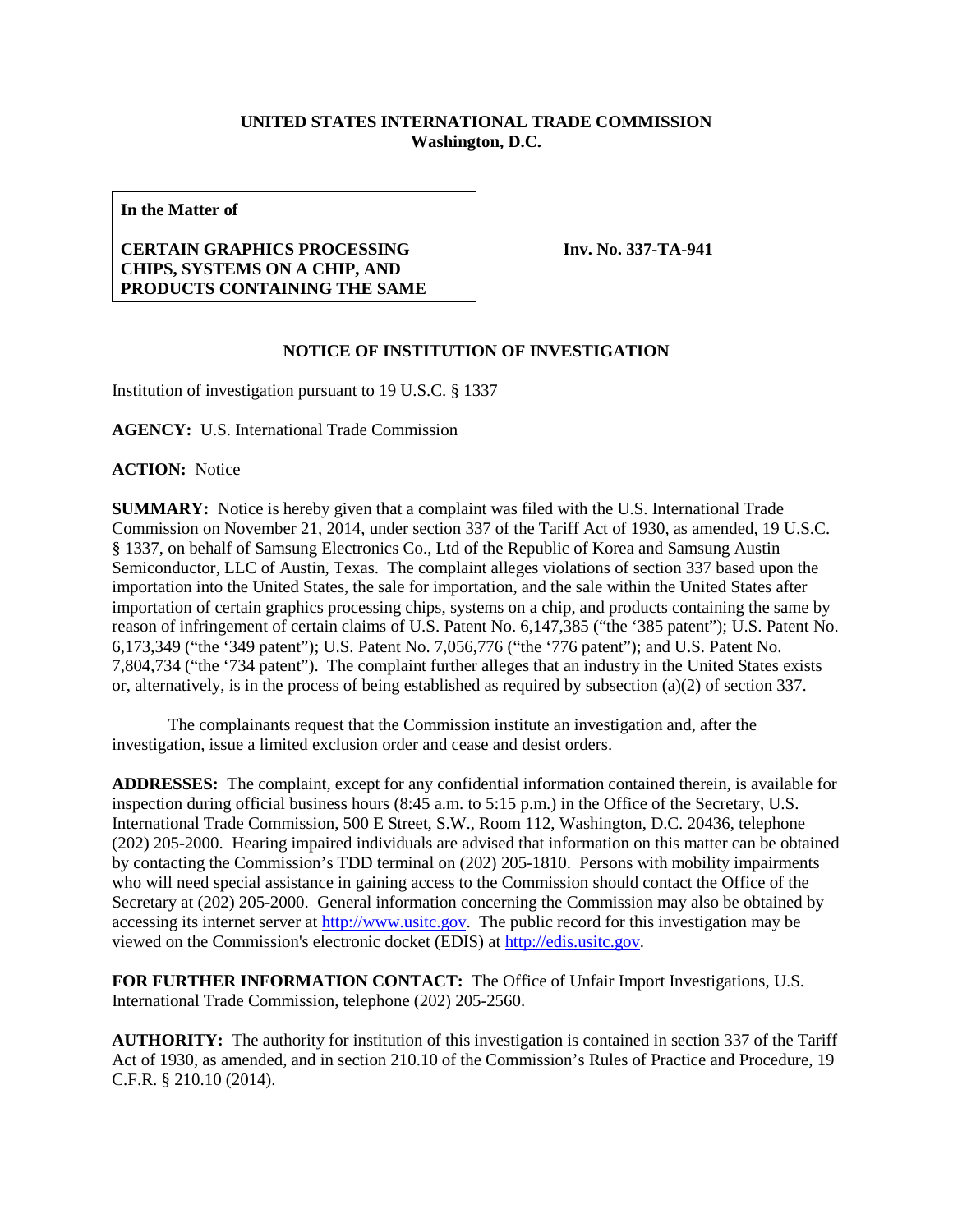**SCOPE OF INVESTIGATION:** Having considered the complaint, the U.S. International Trade Commission, on December 22, 2014, **ORDERED THAT** –

(1) Pursuant to subsection (b) of section 337 of the Tariff Act of 1930, as amended, an investigation be instituted to determine whether there is a violation of subsection  $(a)(1)(B)$  of section 337 in the importation into the United States, the sale for importation, or the sale within the United States after importation of certain graphics processing chips, systems on a chip, and products containing the same by reason of infringement of one or more of claims 1-4, 6, and 19-21 of the '385 patent; claim 10 of the '349 patent; claims 1, 2, 4, 19, 20, and 22 of the '776 patent; and claims 1-3, 7-9, 12-15, 17, and 19 of the '734 patent, and whether an industry in the United States exists as required by subsection (a)(2) of section 337;

(2) Pursuant to Commission Rule  $210.50(b)(1)$ , 19 C.F.R. §  $210.50(b)(1)$ , the presiding administrative law judge shall take evidence or other information and hear arguments from the parties and other interested persons with respect to the public interest in this investigation, as appropriate, and provide the Commission with findings of fact and a recommended determination on this issue, which shall be limited to the statutory public interest factors set forth in 19 U.S.C. §§ 1337(d)(1), (f)(1), (g)(1);

(3) For the purpose of the investigation so instituted, the following are hereby named as parties upon which this notice of investigation shall be served:

(a) The complainants are:

Samsung Electronics Co., Ltd. 129, Samsung-ro, Yeongtong-gu Suwon-si, Gyeonggi-do, Republic of Korea 443-742

Samsung Austin Semiconductor, LLC 12100 Samsung Boulevard Austin, TX 78754

(b) The respondents are the following entities alleged to be in violation of section 337, and are the parties upon which the complaint is to be served:

> NVIDIA Corporation 701 San Tomas Expressway Santa Clara, CA 95050 Biostar Microtech International Corp. 2 Floor, No. l08-2 Min Chuan Road Hsin Tien District, New Taipei, 231 Taiwan

Biostar Microtech (U.S.A.) Corp. 18551 Gale Avenue City of Industry, CA 91748-1338

Elitegroup Computer Systems Co. Ltd. No. 239, Sec. 2, Ti Ding Blvd. Taipei Taiwan 11493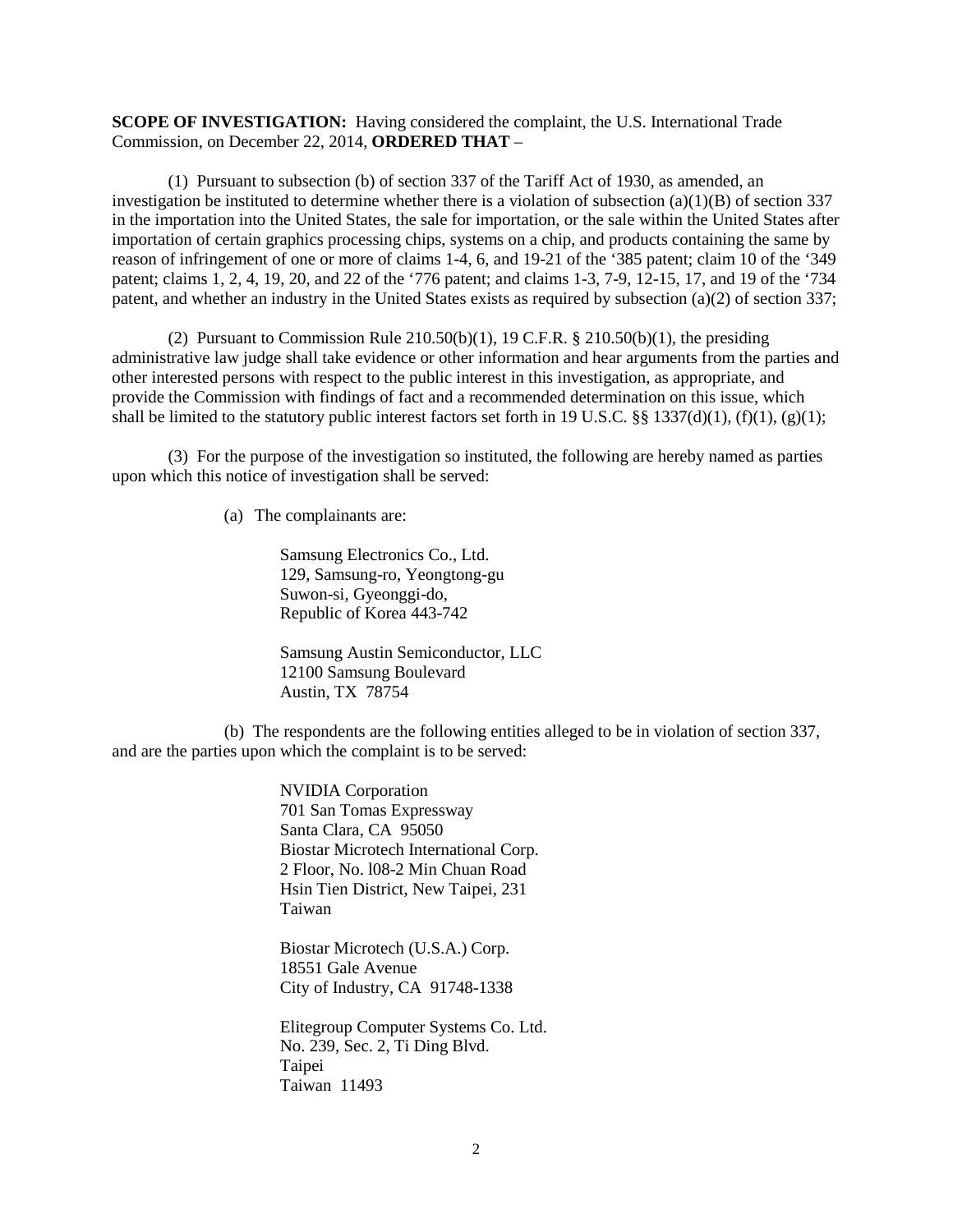Elitegroup Computer Systems, Inc. 6851 Mowry Avenue Newark, CA 94560

EVGA Corp. 2900 Saturn Street, Suite B Brea, CA 92821

Fuhu, Inc. 909 North Sepulveda Boulevard El Segundo, CA 90245

Jaton Corp. 47677 Lakeview Boulevard Fremont, CA 94538

Mad Catz, Inc. 7480 Mission Valley Road San Diego, CA 92108

OUYA, Inc. 1316 3rd Street Santa Monica, CA 90401

Sparkle Computer Co., Ltd. 5F.-7, No. 79, Section l Xīntáiwŭ Rd, Sijhih District New Taipei City 221 Taiwan

Toradex, lnc. 219 lst Avenue Seattle, WA 98109

Wikipad, Inc. 2625 Townsgate Road, Suite 330 Westlake Village, CA 91361

ZOTAC International (MCO) Ltd 18-24 Shan Mei Street Fo Tan, Shatin New Territories, Hong Kong

ZOTAC USA, Inc. 5793 McCully Street Chino, CA 91710

(c) The Office of Unfair Import Investigations, U.S. International Trade Commission, 500 E Street, S.W., Suite 401, Washington, D.C. 20436; and